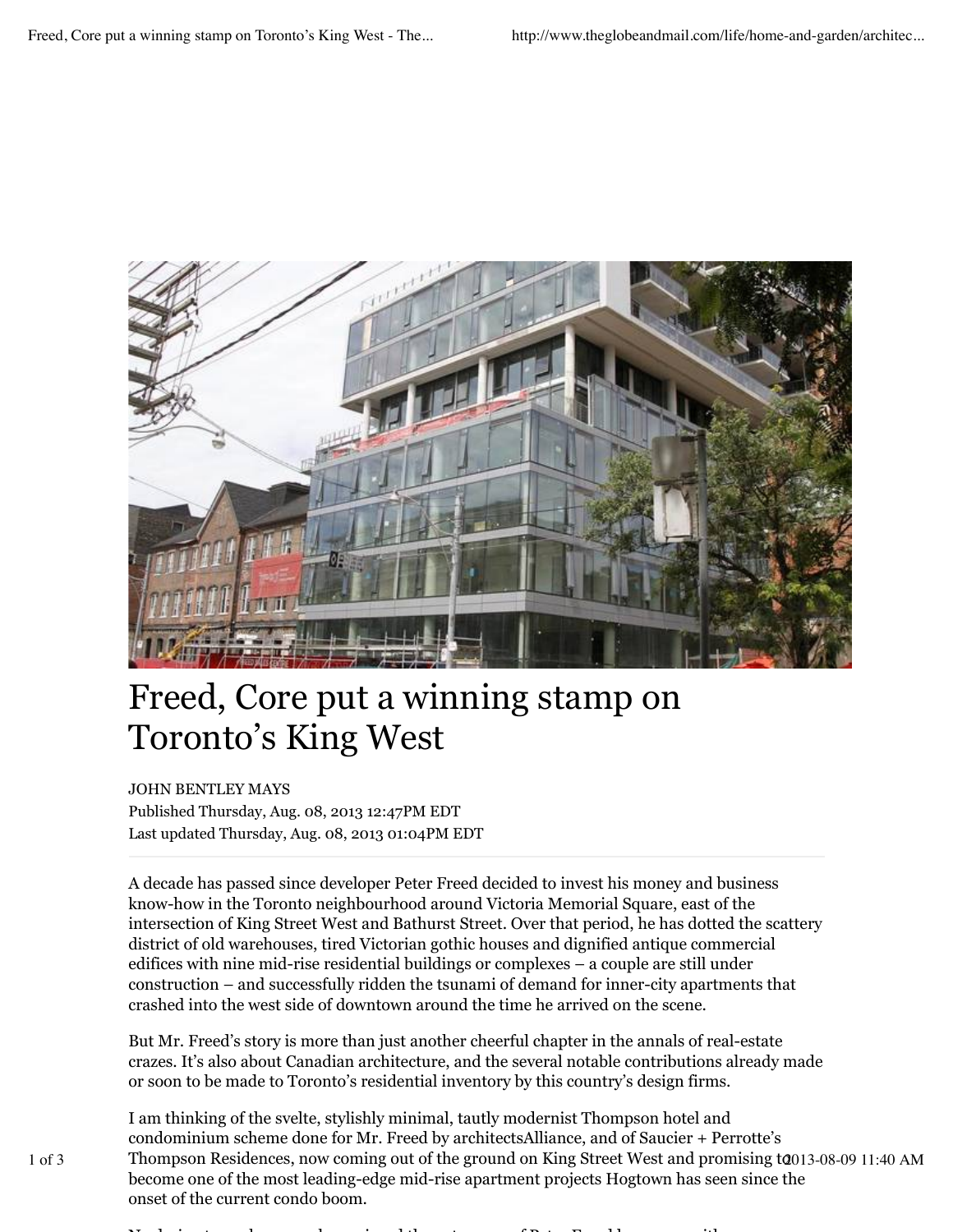I am thinking of the svelte, stylishly minimal, tautly modernist Thompson hotel and condominium scheme done for Mr. Freed by architectsAlliance, and of Saucier + Perrotte's Thompson Residences, now coming out of the ground on King Street West and promising to become one of the most leading-edge mid-rise apartment projects Hogtown has seen since the onset of the current condo boom.

No design team, however, has enjoyed the patronage of Peter Freed longer, or with more interesting results, than Toronto's Core Architects. Since the 2005 completion of the building known as 66 Portland, Mr. Freed's first residential development in the Bathurst-King West area and his first collaboration with Core, the partnership has indelibly stamped the neighbourhood with an aesthetic that has become ever more bold as the years have rolled by.

It did not start that way. Core's nine-storey 66 Portland, at the corner of Portland and little Stewart Street, is an almost entirely indifferent apartment stack. It was apparently meant to be a modest, unassuming neighbour of Fifty on the Park, a modernist housing block across the street by another developer, and one that is about as charming as a hospital from the 1950s. Taken together and viewed from an urban-design standpoint (to be fair), 66 Portland and Fifty on the Park do a nice job of defining Stewart Street as a European-style urban thoroughfare, though neither is a memorable instance of the building art.

But as Mr. Freed has strengthened his grip on the Bathurst-King West neighbourhood, he has also given his favourite architects increasing freedom to experiment and innovate – with outcomes that range from effective to downright stunning.

Take, for example, the 11-storey condo building at 75 Portland. To complement the striking interiors by the French design superstar Philippe Starck, Core fashioned a powerfully rhythmic streetside façade from light-coloured concrete boxes and slabs, setting the floor-to-ceiling glass walls of the suites well behind the forward edges of the frames. This treatment is forthrightly muscular, even a bit overbearing – yet Core has managed to combine monumentality with just enough visual bounce to make the façade sing like a bar of cool modern jazz.

In crafting the front of Mr. Freed's block of 17 luxury suites at 500 Wellington Street West, by way of contrast, Core opted for a more subtle approach, but without any trimming of the drama. The lofts are large – between 2,500 square feet in area and almost  $6,000$  square feet – and this spaciousness is expressed in the wide expanses of glass on the exterior and in the strong, broad pulse of iron-black brick and dark metal frames across the surface. Like 75 Portland, this structure has about it a distinctive modernist musicality – but Arnold Schoenberg's this time around (formal, concise, exacting), instead of John Coltrane's.

Earlier this summer, 500 Wellington took the top Pug Award for a residential structure. It was an important moment: The Pugs are handed out each year, not on a jury's recommendation, but on the basis of an online plebiscite that all citizens are invited to take part in. But this year a number of city-minded Torontonians voted their confidence in Peter Freed and Core not once, but twice, as we found when the runner-up in the same category turned out to be their two-building complex called Six50 King West.

In one sense, the prize-winning projects could hardly be more different from each other; 500 Wellington is small, quiet and discreetly tucked away on a long, narrow lot facing a side street, while Six50 is big, assertive and conspicuously turned toward both hectic King Street and Bathurst Street.

Each, however, represents the smart, deft application of Core's basic design strategy to a specific urban condition – off the beaten track, in one case, very much on the beaten track in the other. In its work completed for Mr. Freed so far – we'll have to wait a little while longer to see the 2 of 3 bright red curtains of Fashion House, a short way east along King Street – Core has shown itself<br>2 of 3 to be inconjous and adoptable. It's ano healt of a multiunit residential design firm, and Use  $1^{13}$ -08-09 11: to be ingenious and adaptable. It's one heck of a multiunit residential design firm, and I look forward to seeing whatever this office and Peter Freed come up with next.